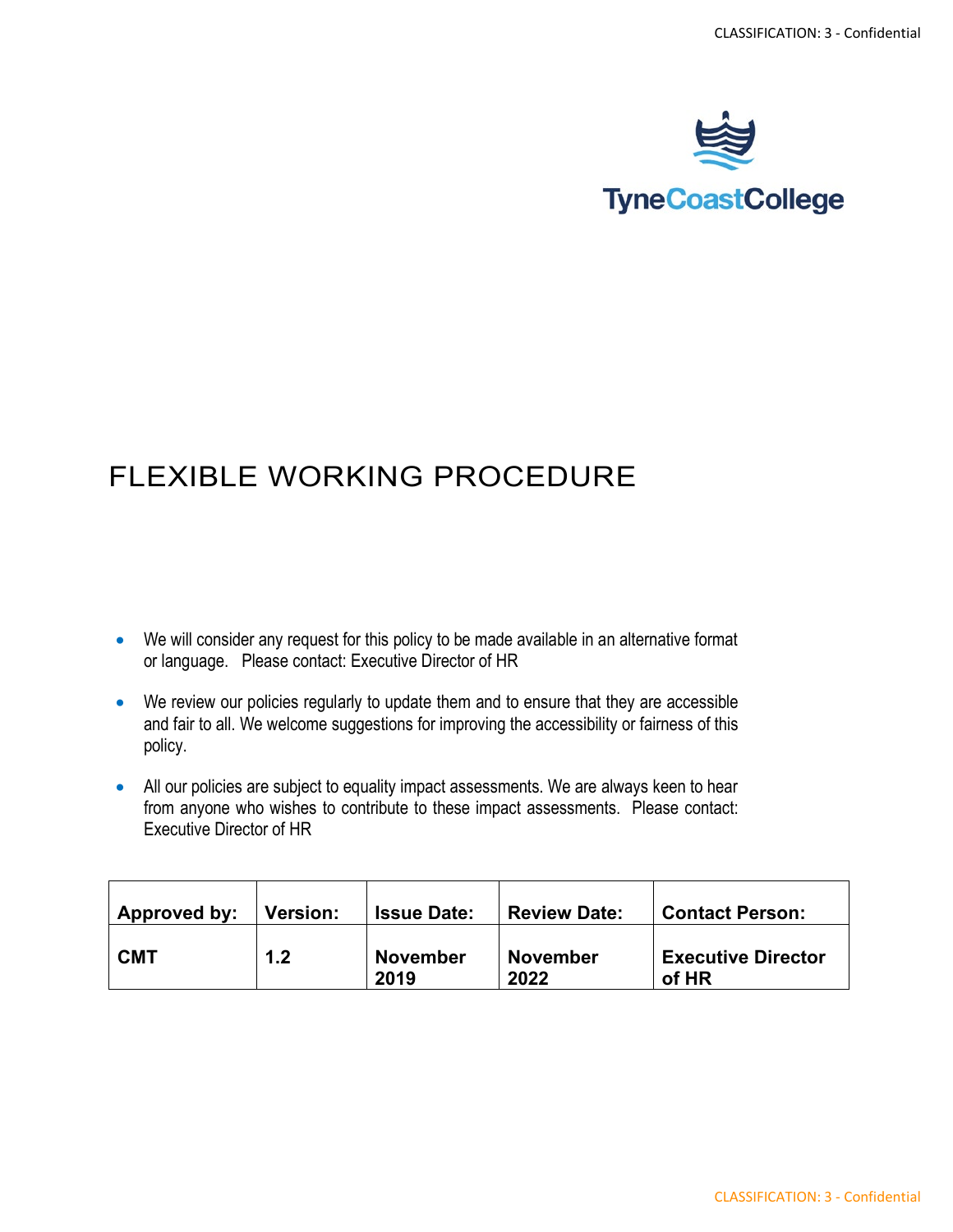## **CONTENTS**

| Section        |                                       | Page    |
|----------------|---------------------------------------|---------|
| 1              | Introduction                          | 2       |
| 2              | Eligibility                           | 2       |
| 3              | <b>Types of Flexible Working</b>      | 2       |
| $\overline{4}$ | <b>Application Process</b>            | $2 - 3$ |
| 5              | Appeal                                | 3       |
| 6              | <b>Policy Review</b>                  | 3       |
|                | Application for Flexible Working Form | 4       |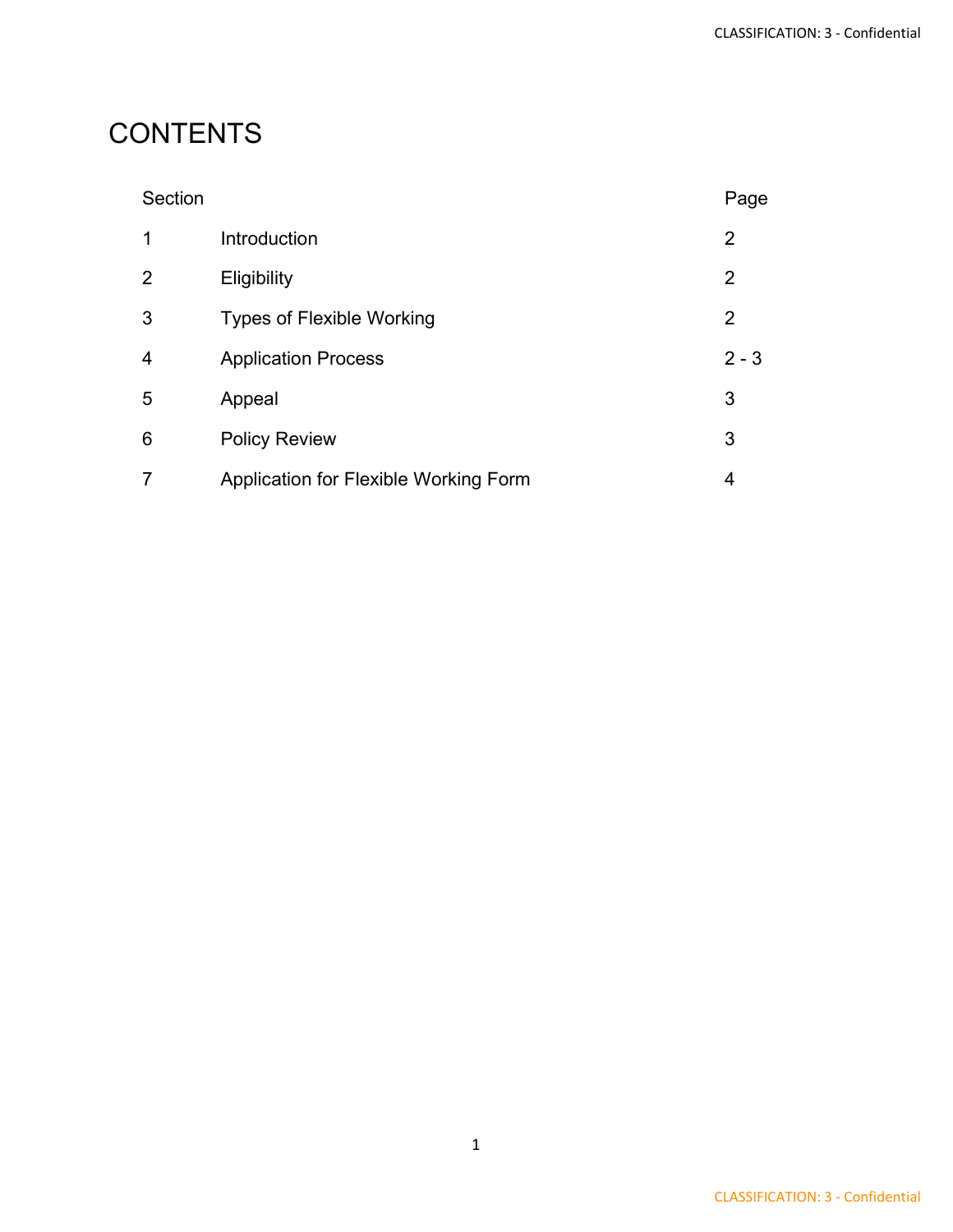### 1. INTRODUCTION

This policy seeks to support all staff to address their work life balance and to support staff development and opportunities for those who do not want to take up full time working. The policy also aims to retain experienced and skilled staff who wish to make changes to their working time/pattern or to help staff looking to phase into retirement.

# 2.ELIGIBILITY

This policy applies to all staff at Tyne Coast College who have more than 26 weeks employment service. This policy does not apply to agency workers engaged by the College via a third party.

Members of staff can only make one statutory flexible working request in any 12 month period.

#### 3. TYPES OF FLEXIBLE WORKING

Flexible working refers to amending the working configuration of a member of staff, below are examples of flexible working requests:

- Change in the number of hours you work
- Change in the times you are required to work
- Change in the location where you are required to work

# 4.APPLICATION PROCESS

The College will seriously consider all requests for flexible working. If you wish to apply for flexible working you should complete the form attached to this policy and take this to your line manager.

Your line manager will constructively discuss your application with you.

Your line manager may be able to support your application, or may negotiate a mutually suitable compromise with you.

If your line manager is able to support your application they will submit this to the Assistant Principal/Business Operations Manager who will submit this for final approval.

You will be advised, in writing, of the outcome, of your application. Flexible working requests which are approved will form a permanent addendum to your employment contract therefore there is no automatic right to revert to previous work patterns once changed, unless the request is specifically made for a temporary term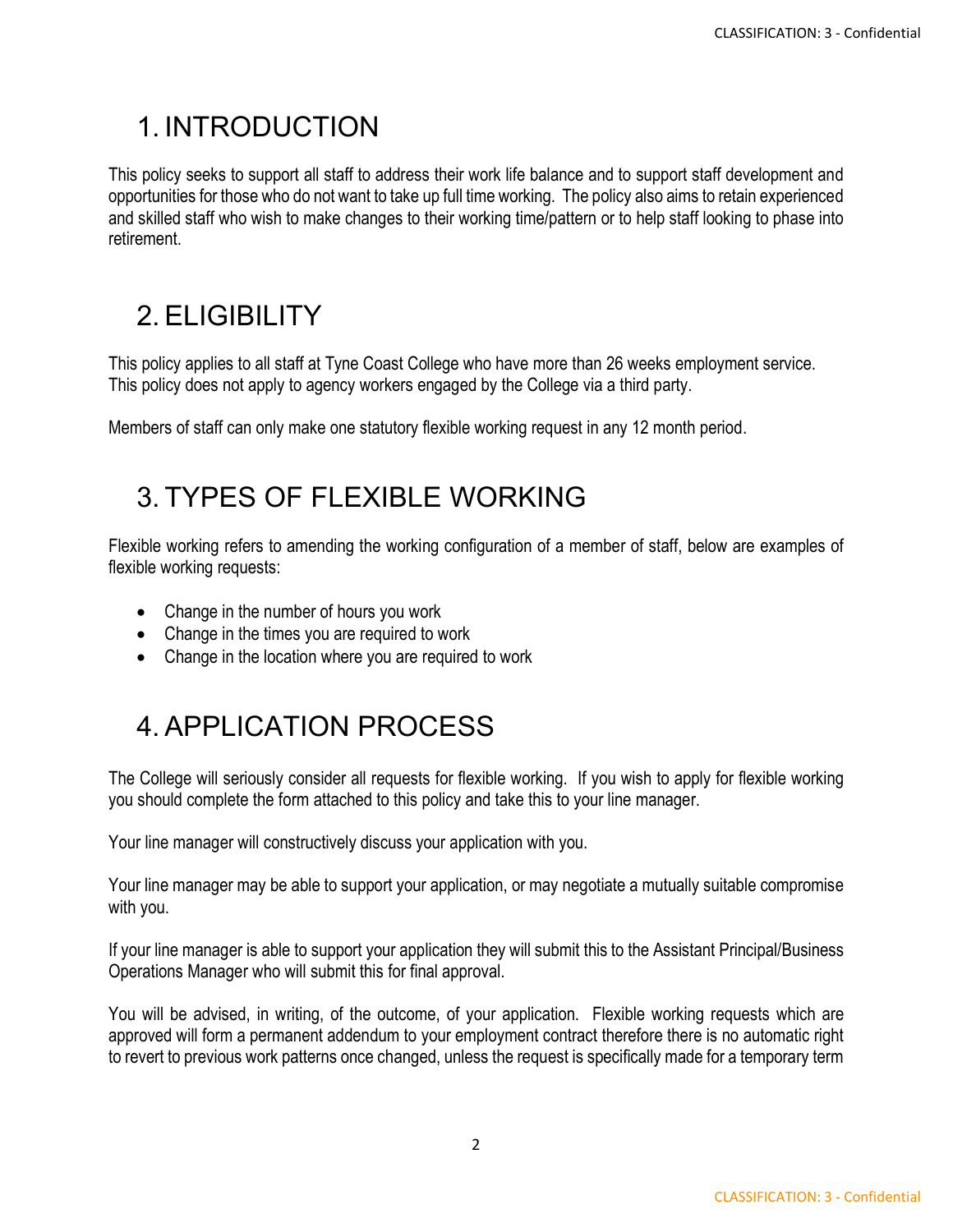If either your line manager or the Assistant Principal/Business Operations Manager are not able to support your application you will be informed of the decision outlining the reason why this cannot be supported. This reason must be for one of the following business reasons as set out in legislation:

•the burden of additional costs •an inability to reorganise work amongst existing staff •an inability to recruit additional staff •a detrimental impact on quality •a detrimental impact on performance •detrimental effect on ability to meet customer demand •insufficient work for the periods the employee proposes to work •a planned structural change to your business.

The College will process all requests for flexible working within 3 months of an application received except where this period is mutually extended by the College and the employee.

#### 5.APPEAL

Where an employee wishes to appeal a decision they must do so in writing to the next level of management where the request had been declined by their line manager. They must do so within 5 days of receiving notification of refusal.

The employee will receive notification of the outcome of the appeal within 10 working days of submitting an appeal.

The appeal decision is final and the employee may not make another statutory request for flexible working within 12 months of the date of the appeal letter.

#### 6.POLICY REVIEW

The effectiveness of this policy will be monitored annually and reviewed every three years in light of experience and best practice. This mechanism recognises that changes as a result of experience and/or to employment legislation may prompt a review of the policy before the end of the three year period.

On considering the effectiveness of this policy, consultation will be undertaken with the Trade Unions, Employees and Managers to assist in the policy review and monitoring of this policy.